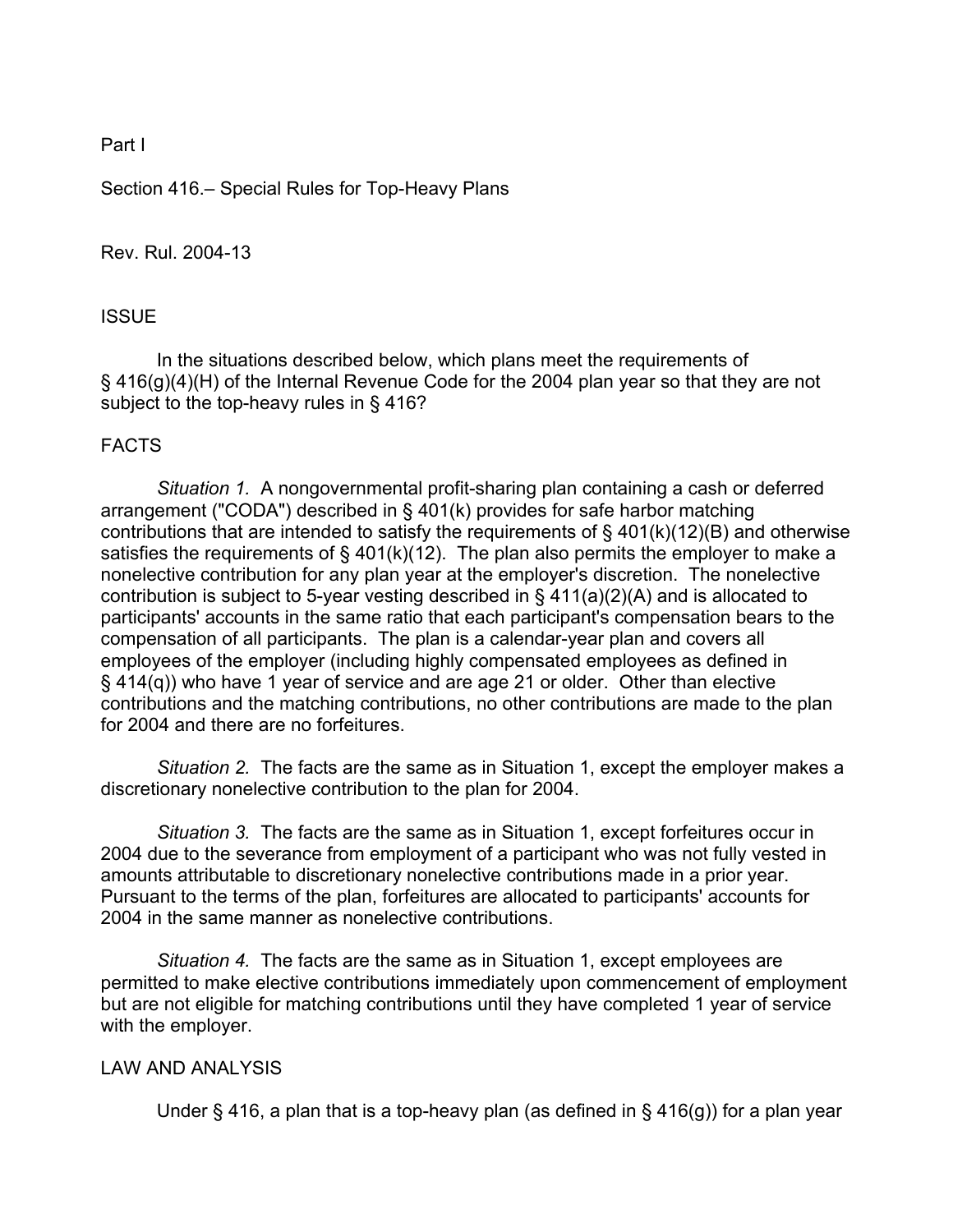must satisfy the vesting requirements of § 416(b) and the minimum benefit requirements of § 416(c) for such plan year. Section 416 does not apply to any governmental plan.

Section  $416(g)(4)(H)$  provides that the term "top-heavy plan" does not include a plan that consists solely of (1) a CODA that meets the requirements of  $\S$  401(k)(12) and (2) matching contributions that meet the requirements of  $\S$  401(m)(11). Section 416(g)(4)(H), which is effective for years beginning after December 31, 2001, was added to the Code by the Economic Growth and Tax Relief Reconciliation Act of 2001, Pub. L. 107-16.

 The determination of whether a plan is a top-heavy plan is made on a year-by-year basis. Thus, a plan that satisfies  $\S$  416(g)(4)(H) for one plan year may be subject to the top-heavy requirements the next plan year if it does not satisfy § 416(g)(4)(H) for the next plan year.

 Section 401(k)(12) and § 401(m)(11) provide design-based safe harbor methods for satisfying the actual deferral percentage ("ADP") nondiscrimination test contained in § 401(k)(3)(A)(ii) and the actual contribution percentage ("ACP") nondiscrimination test contained in  $\S$  401(m)(2). Section 401(k)(12) provides that a CODA is treated as satisfying the ADP test if the CODA meets certain contribution and notice requirements. To satisfy the ADP test safe harbor contribution requirement, an employer must make either (1) a nonelective contribution equal to at least 3 percent of each eligible nonhighly compensated employee's compensation ("safe harbor nonelective contribution") or (2) a matching contribution that satisfies certain minimum amount and rate conditions ("safe harbor matching contribution"). Matching contributions do not satisfy § 401(k)(12) or § 401(m)(11) if the rate of matching contributions for a highly compensated employee at any rate of elective contributions is greater than that for a nonhighly compensated employee who is eligible to make elective contributions. Also, a plan does not meet the requirements of § 401(k)(12) if, under the terms of the plan, a nonhighly compensated employee is eligible to make elective contributions but is not eligible to receive either a safe harbor nonelective contribution or a safe harbor matching contribution. Safe harbor nonelective contributions and safe harbor matching contributions must be nonforfeitable when contributed to the plan and subject to withdrawal restrictions.

 Section 401(m)(11) provides that a defined contribution plan is treated as satisfying the ACP test for matching contributions if the plan meets the requirements of  $\S$  401(k)(12) and in addition meets certain limitations on the amount and rate of matching contributions available under the plan.

 In Situation 1, although the plan provides for discretionary nonelective contributions, none are made for 2004 and thus only contributions described in § 401(k)(12) or § 401(m)(11) are made to the plan for that year.

 In Situation 2, the employer makes a discretionary nonelective contribution for 2004, a type of contribution that is not described in  $\S$  401(k)(12) or  $\S$  401(m)(11).

In Situation 3, the allocation of forfeitures to participants' accounts does not satisfy